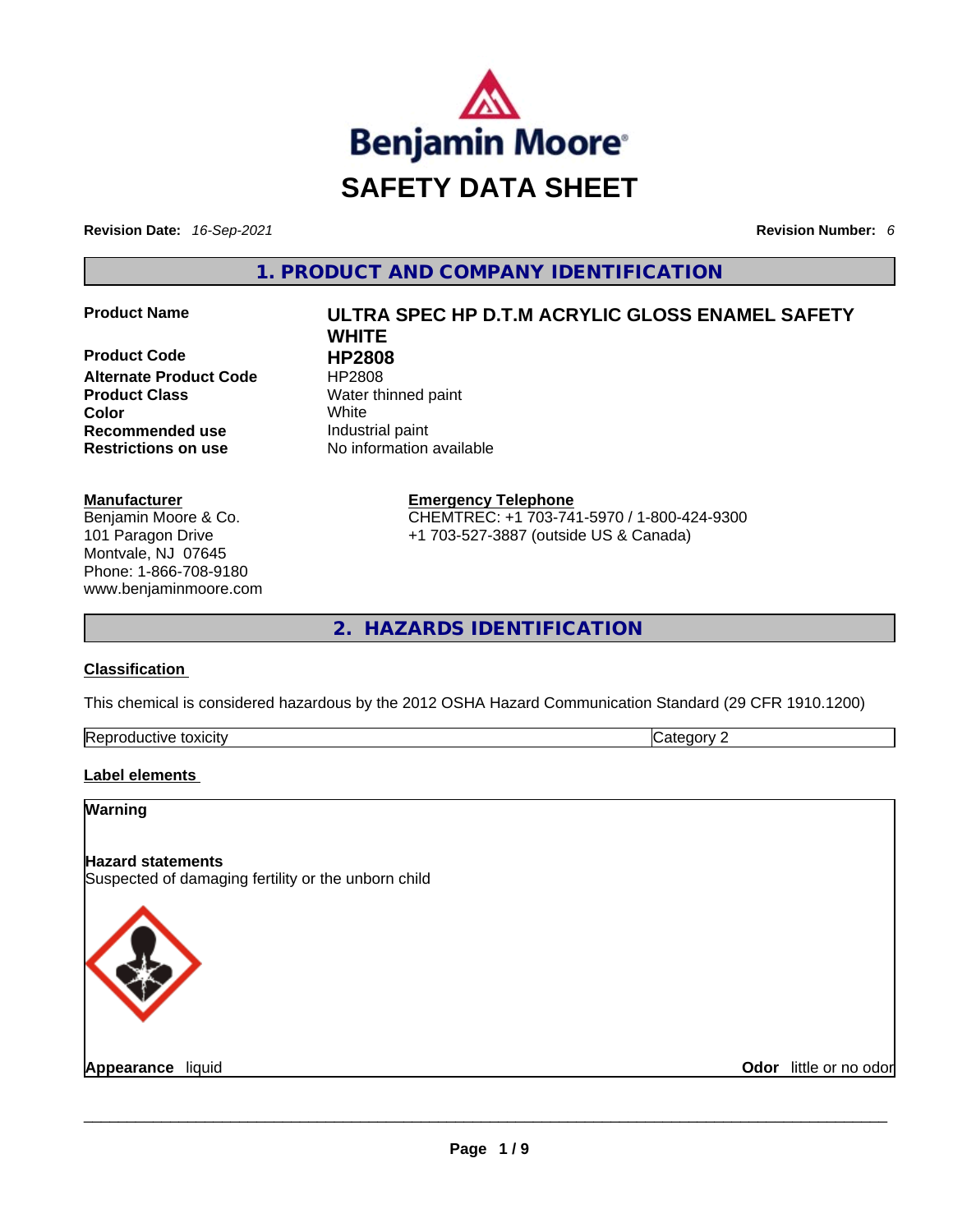#### **Precautionary Statements - Prevention**

Obtain special instructions before use

Do not handle until all safety precautions have been read and understood Use personal protective equipment as required

#### **Precautionary Statements - Response**

IF exposed or concerned: Get medical advice/attention

# **Precautionary Statements - Storage**

Store locked up

#### **Precautionary Statements - Disposal**

Dispose of contents/container to an approved waste disposal plant

# **Hazards not otherwise classified (HNOC)**

Not applicable

# **Other information**

No information available

 **WARNING:** This product contains isothiazolinone compounds at levels of <0.1%. These substances are biocides commonly found in most paints and a variety of personal care products as a preservative. Certain individuals may be sensitive or allergic to these substances, even at low levels.

# **3. COMPOSITION INFORMATION ON COMPONENTS**

| <b>Chemical name</b>                        | CAS No.    | Weight-% |
|---------------------------------------------|------------|----------|
| Titanium<br>dioxide                         | 13463-67-7 | 20<br>脉  |
| 2,4-trimethyl-1,3-pentanediol diisobutyrate | 6846-50-0  |          |

# **4. FIRST AID MEASURES**

| <b>General Advice</b>                            | If symptoms persist, call a physician. Show this safety data sheet to the doctor in<br>attendance.       |
|--------------------------------------------------|----------------------------------------------------------------------------------------------------------|
| <b>Eye Contact</b>                               | Rinse thoroughly with plenty of water for at least 15 minutes and consult a<br>physician.                |
| <b>Skin Contact</b>                              | Wash off immediately with soap and plenty of water while removing all<br>contaminated clothes and shoes. |
| <b>Inhalation</b>                                | Move to fresh air. If symptoms persist, call a physician.                                                |
| Ingestion                                        | Clean mouth with water and afterwards drink plenty of water. Consult a physician<br>if necessary.        |
| <b>Most Important</b><br><b>Symptoms/Effects</b> | None known.                                                                                              |
|                                                  |                                                                                                          |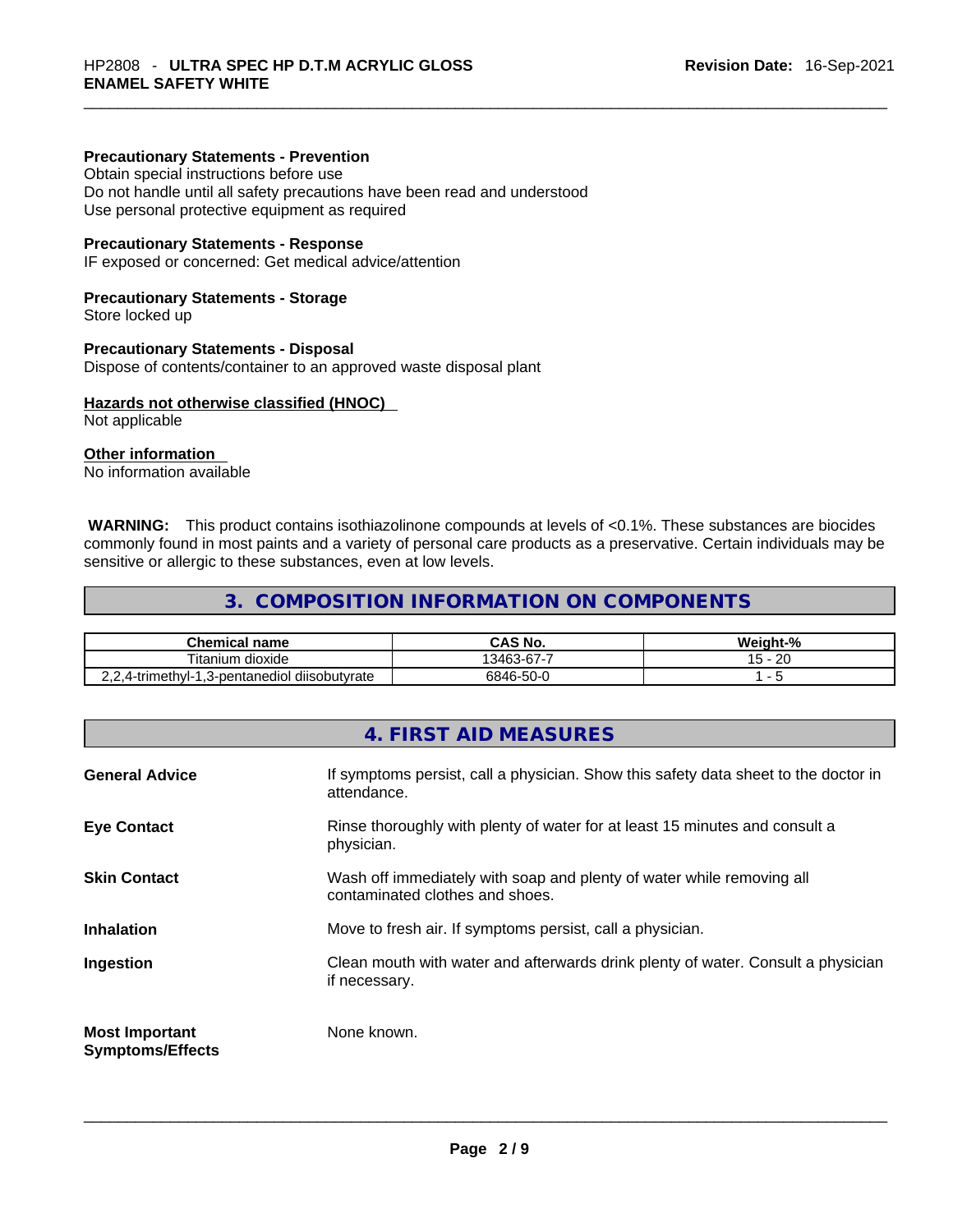| <b>Notes To Physician</b>                                                        | Treat symptomatically. |                                  |                                                                                                                 |
|----------------------------------------------------------------------------------|------------------------|----------------------------------|-----------------------------------------------------------------------------------------------------------------|
|                                                                                  |                        | 5. FIRE-FIGHTING MEASURES        |                                                                                                                 |
| <b>Suitable Extinguishing Media</b>                                              |                        |                                  | Use extinguishing measures that are appropriate to local<br>circumstances and the surrounding environment.      |
| Protective equipment and precautions for firefighters                            |                        | and full protective gear.        | As in any fire, wear self-contained breathing apparatus<br>pressure-demand, MSHA/NIOSH (approved or equivalent) |
| <b>Specific Hazards Arising From The Chemical</b>                                |                        | extreme heat.                    | Closed containers may rupture if exposed to fire or                                                             |
| <b>Sensitivity to mechanical impact</b>                                          |                        | N <sub>0</sub>                   |                                                                                                                 |
| Sensitivity to static discharge                                                  |                        | No                               |                                                                                                                 |
| <b>Flash Point Data</b><br>Flash point (°F)<br>Flash Point (°C)<br><b>Method</b> |                        | 250<br>121<br><b>PMCC</b>        |                                                                                                                 |
| <b>Flammability Limits In Air</b>                                                |                        |                                  |                                                                                                                 |
| Lower flammability limit:<br><b>Upper flammability limit:</b>                    |                        | Not applicable<br>Not applicable |                                                                                                                 |
| <b>NFPA</b><br>Health: 2                                                         | Flammability: 1        | Instability: 0                   | <b>Special: Not Applicable</b>                                                                                  |
| <b>NFPA Legend</b><br>0 - Not Hazardous                                          |                        |                                  |                                                                                                                 |

- 1 Slightly
- 2 Moderate
- 3 High
- 4 Severe

*The ratings assigned are only suggested ratings, the contractor/employer has ultimate responsibilities for NFPA ratings where this system is used.* 

*Additional information regarding the NFPA rating system is available from the National Fire Protection Agency (NFPA) at www.nfpa.org.* 

# **6. ACCIDENTAL RELEASE MEASURES**

| <b>Personal Precautions</b>      | Avoid contact with skin, eyes and clothing. Ensure adequate ventilation.                             |
|----------------------------------|------------------------------------------------------------------------------------------------------|
| <b>Other Information</b>         | Prevent further leakage or spillage if safe to do so.                                                |
| <b>Environmental precautions</b> | See Section 12 for additional Ecological Information.                                                |
| <b>Methods for Cleaning Up</b>   | Soak up with inert absorbent material. Sweep up and shovel into suitable<br>containers for disposal. |
|                                  |                                                                                                      |

**7. HANDLING AND STORAGE**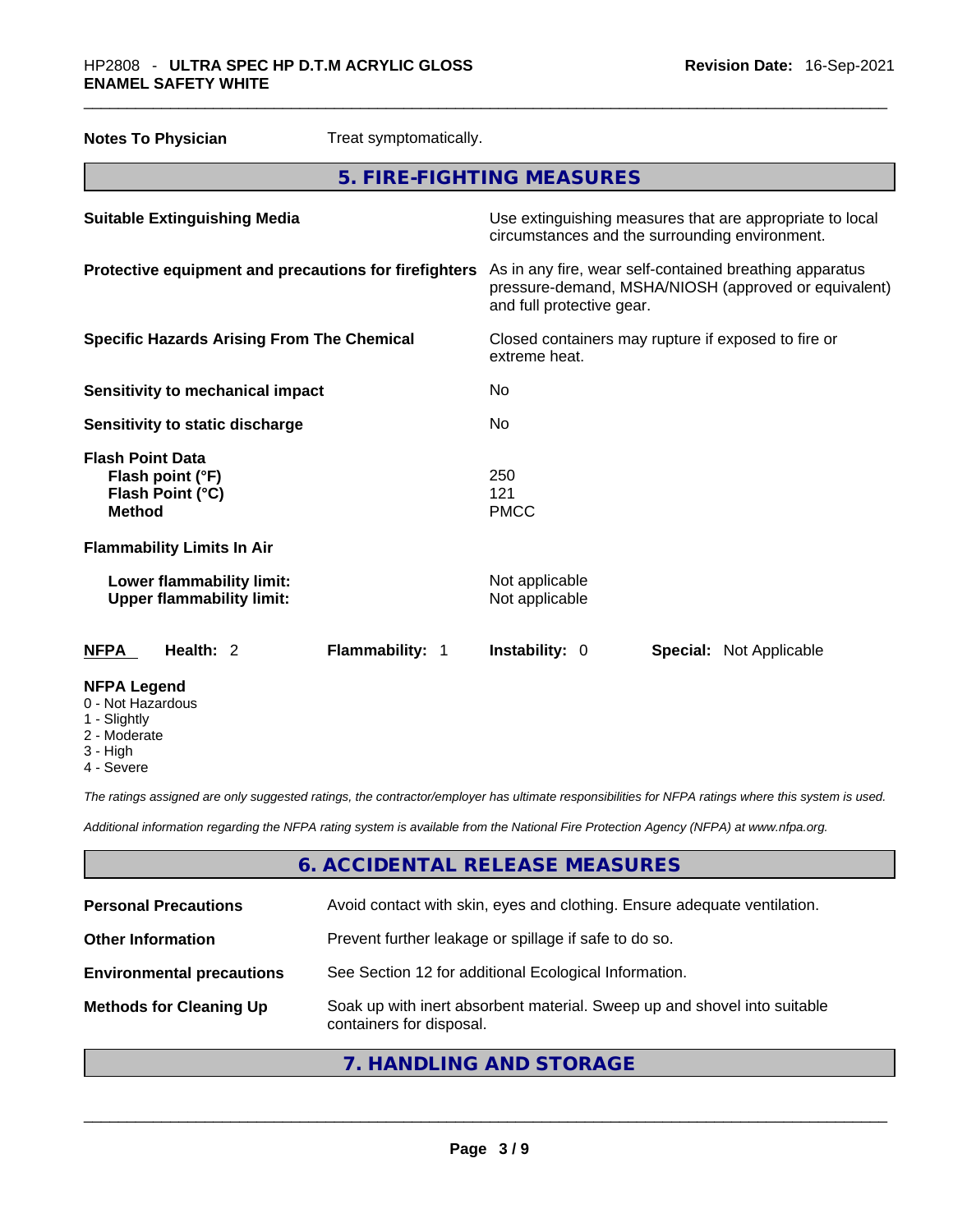| <b>Handling</b>               | Avoid contact with skin, eyes and clothing. Avoid breathing vapors, spray mists or<br>sanding dust. In case of insufficient ventilation, wear suitable respiratory<br>equipment. |
|-------------------------------|----------------------------------------------------------------------------------------------------------------------------------------------------------------------------------|
| <b>Storage</b>                | Keep container tightly closed. Keep out of the reach of children.                                                                                                                |
| <b>Incompatible Materials</b> | No information available                                                                                                                                                         |

# **8. EXPOSURE CONTROLS/PERSONAL PROTECTION**

# **Exposure Limits**

| <b>Chemical</b><br>name        | . .<br>-----<br>…<br>. اتا،<br>.<br>. . | <b>DE</b><br>--                 |
|--------------------------------|-----------------------------------------|---------------------------------|
| $ \sim$<br>dioxide<br>lta.<br> | W.<br>7/m <sub>o</sub><br>.<br>. .      | $\mathbf{u}$<br>ma/m<br>שו<br>ັ |

#### **Legend**

ACGIH - American Conference of Governmental Industrial Hygienists Exposure Limits OSHA - Occupational Safety & Health Administration Exposure Limits N/E - Not Established

| <b>Engineering Measures</b> | Ensure adequate ventilation, especially in confined areas. |
|-----------------------------|------------------------------------------------------------|
|                             |                                                            |

# **Personal Protective Equipment**

| <b>Eye/Face Protection</b>    | Safety glasses with side-shields.                                                                                                                                                                                                                                                                                            |
|-------------------------------|------------------------------------------------------------------------------------------------------------------------------------------------------------------------------------------------------------------------------------------------------------------------------------------------------------------------------|
| <b>Skin Protection</b>        | Protective gloves and impervious clothing.                                                                                                                                                                                                                                                                                   |
| <b>Respiratory Protection</b> | In operations where exposure limits are exceeded, use a NIOSH approved<br>respirator that has been selected by a technically qualified person for the specific<br>work conditions. When spraying the product or applying in confined areas, wear a<br>NIOSH approved respirator specified for paint spray or organic vapors. |
| <b>Hygiene Measures</b>       | Avoid contact with skin, eyes and clothing. Remove and wash contaminated                                                                                                                                                                                                                                                     |

clothing before re-use. Wash thoroughly after handling.

# **9. PHYSICAL AND CHEMICAL PROPERTIES**

| Appearance<br>Odor<br><b>Odor Threshold</b> | liquid<br>little or no odor<br>No information available |
|---------------------------------------------|---------------------------------------------------------|
| Density (Ibs/gal)                           | $9.7 - 9.8$                                             |
| <b>Specific Gravity</b>                     | $1.16 - 1.18$                                           |
| рH                                          | No information available                                |
| <b>Viscosity (cps)</b>                      | No information available                                |
| Solubility(ies)                             | No information available                                |
| <b>Water solubility</b>                     | No information available                                |
| <b>Evaporation Rate</b>                     | No information available                                |
| Vapor pressure                              | No information available                                |
| Vapor density                               | No information available                                |
| Wt. % Solids                                | 45 - 55                                                 |
| Vol. % Solids                               | $35 - 45$                                               |
| Wt. % Volatiles                             | $45 - 55$                                               |
| Vol. % Volatiles                            | $55 - 65$                                               |
|                                             |                                                         |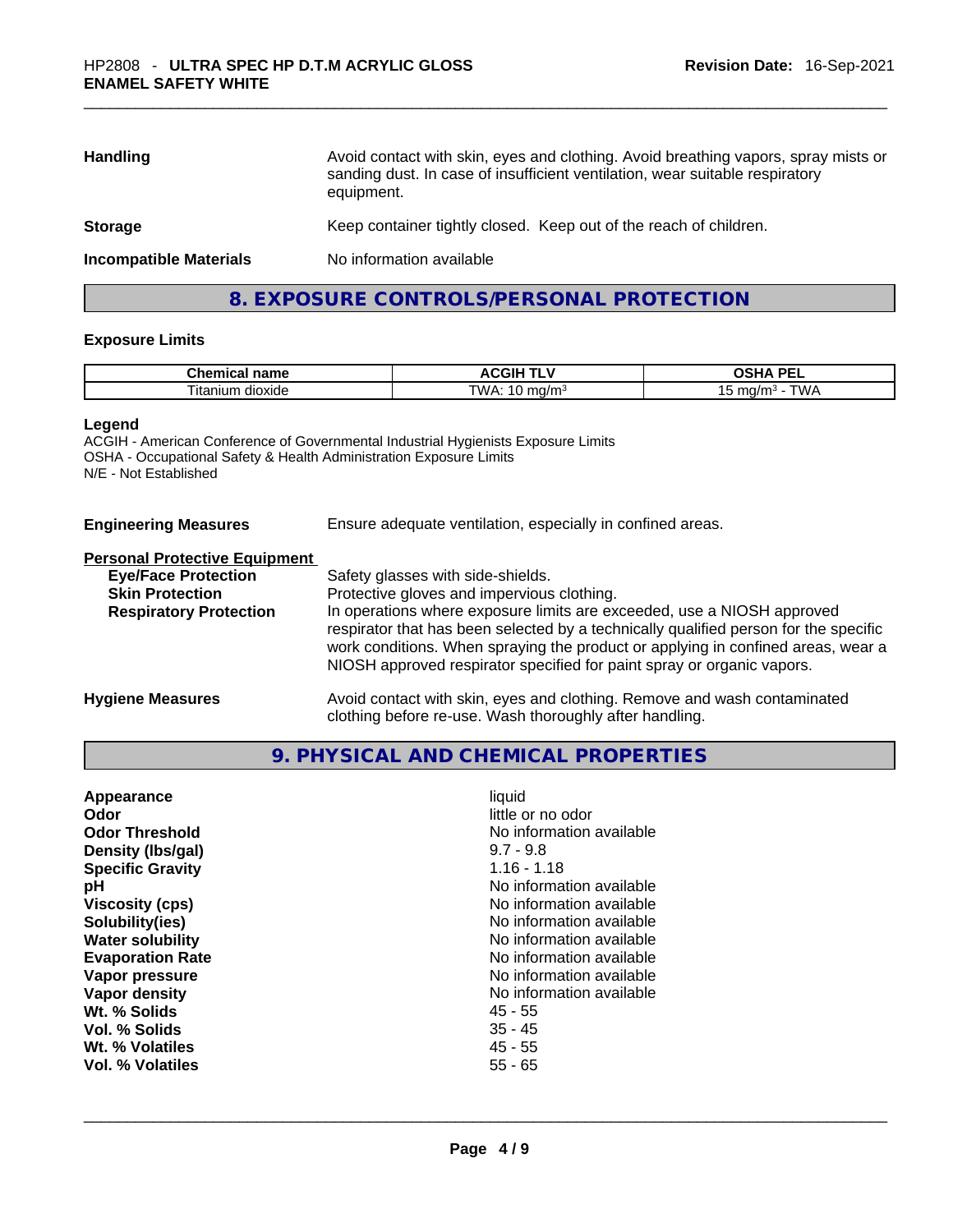| <b>VOC Regulatory Limit (g/L)</b>    | < 150                    |
|--------------------------------------|--------------------------|
| <b>Boiling Point (°F)</b>            | 212                      |
| <b>Boiling Point (°C)</b>            | 100                      |
| Freezing point (°F)                  | 32                       |
| <b>Freezing Point (°C)</b>           | 0                        |
| Flash point (°F)                     | 250                      |
| Flash Point (°C)                     | 121                      |
| <b>Method</b>                        | <b>PMCC</b>              |
| Flammability (solid, gas)            | Not applicable           |
| <b>Upper flammability limit:</b>     | Not applicable           |
| Lower flammability limit:            | Not applicable           |
| <b>Autoignition Temperature (°F)</b> | No information available |
| <b>Autoignition Temperature (°C)</b> | No information available |
| Decomposition Temperature (°F)       | No information available |
| Decomposition Temperature (°C)       | No information available |
| <b>Partition coefficient</b>         | No information available |

# **10. STABILITY AND REACTIVITY**

**Reactivity Not Applicable Not Applicable Chemical Stability Chemical Stability** Stable under normal conditions. **Conditions to avoid Prevent from freezing. Incompatible Materials Incompatible Materials Materials No materials to be especially mentioned. Hazardous Decomposition Products** None under normal use. **Possibility of hazardous reactions** None under normal conditions of use.

**11. TOXICOLOGICAL INFORMATION** 

| <b>Product Information</b>               |                                                                                                                                                 |
|------------------------------------------|-------------------------------------------------------------------------------------------------------------------------------------------------|
| Information on likely routes of exposure |                                                                                                                                                 |
|                                          | <b>Principal Routes of Exposure</b> Eye contact, skin contact and inhalation.                                                                   |
| <b>Acute Toxicity</b>                    |                                                                                                                                                 |
| <b>Product Information</b>               | No information available                                                                                                                        |
|                                          | Symptoms related to the physical, chemical and toxicological characteristics                                                                    |
| <b>Symptoms</b>                          | No information available                                                                                                                        |
|                                          | Delayed and immediate effects as well as chronic effects from short and long-term exposure                                                      |
| Eye contact<br><b>Skin contact</b>       | May cause slight irritation.<br>Substance may cause slight skin irritation. Prolonged or repeated contact may dry<br>skin and cause irritation. |
|                                          |                                                                                                                                                 |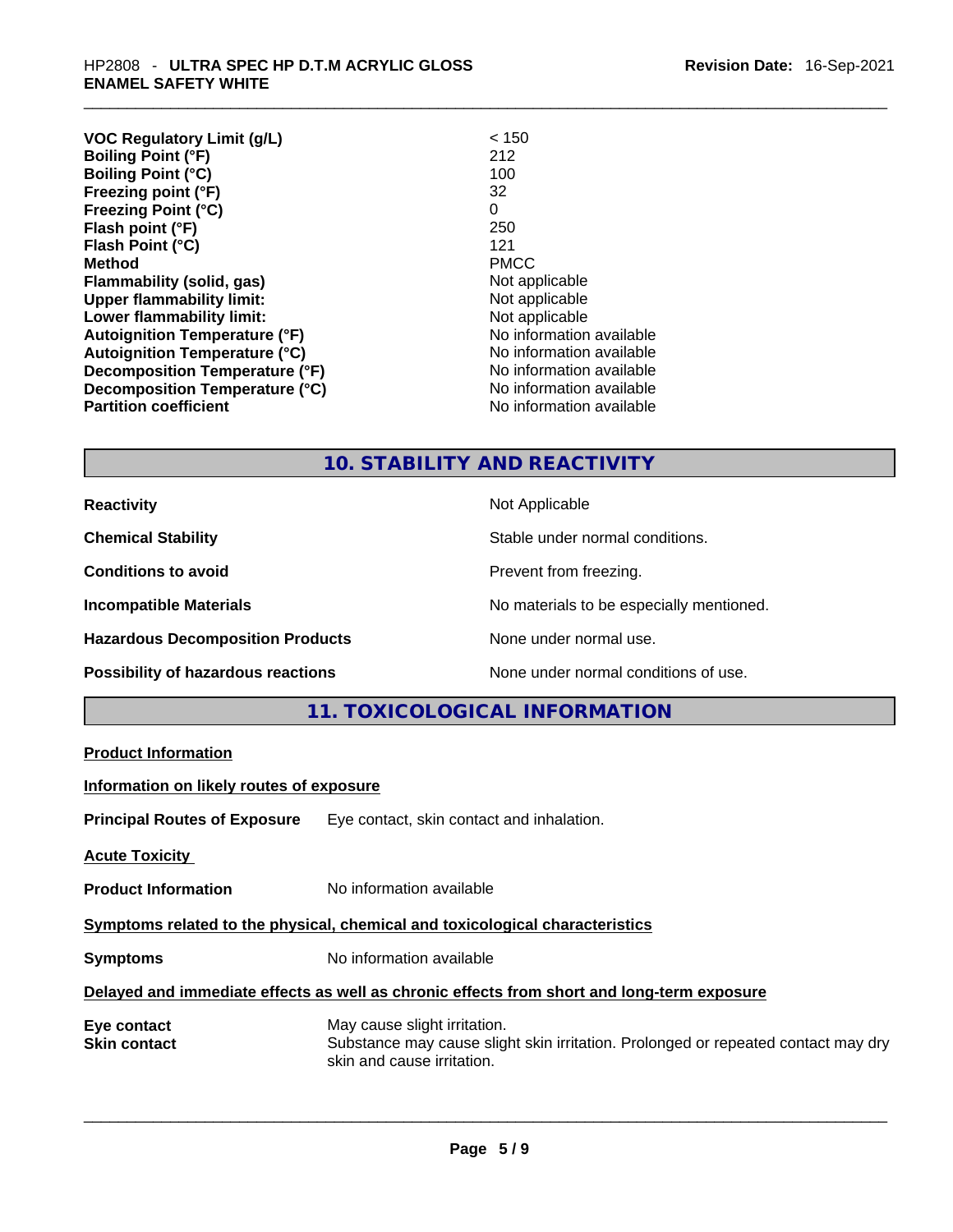| <b>Inhalation</b>               | May cause irritation of respiratory tract.                                      |
|---------------------------------|---------------------------------------------------------------------------------|
| Ingestion                       | Ingestion may cause gastrointestinal irritation, nausea, vomiting and diarrhea. |
| <b>Sensitization</b>            | No information available                                                        |
| <b>Neurological Effects</b>     | No information available.                                                       |
| <b>Mutagenic Effects</b>        | No information available.                                                       |
| <b>Reproductive Effects</b>     | Possible risk of impaired fertility. Possible risk of harm to the unborn child. |
| <b>Developmental Effects</b>    | No information available.                                                       |
| <b>Target organ effects</b>     | No information available.                                                       |
| <b>STOT - single exposure</b>   | No information available.                                                       |
| <b>STOT - repeated exposure</b> | No information available.                                                       |
| Other adverse effects           | No information available.                                                       |
| <b>Aspiration Hazard</b>        | No information available                                                        |

# **Numerical measures of toxicity**

**The following values are calculated based on chapter 3.1 of the GHS document**

| <b>ATEmix (oral)</b>          | 31888 mg/kg  |
|-------------------------------|--------------|
| <b>ATEmix (dermal)</b>        | 204124 mg/kg |
| ATEmix (inhalation-dust/mist) | 373.9 mg/L   |

# **Component Information**

| Chemical name                   | Oral LD50             | Dermal LD50 | Inhalation LC50    |
|---------------------------------|-----------------------|-------------|--------------------|
| Titanium dioxide                | $> 10000$ mg/kg (Rat) |             | $\sim$             |
| 13463-67-7                      |                       |             |                    |
| 2,2,4-trimethyl-1,3-pentanediol | $>$ 3200 mg/kg (Rat)  |             | >5.3 mg/L (Rat)6 h |
| diisobutyrate                   |                       |             |                    |
| 6846-50-0                       |                       |             |                    |

# **Chronic Toxicity**

# **Carcinogenicity**

*The information below indicates whether each agency has listed any ingredient as a carcinogen:.* 

| <b>Chemical name</b>  | <b>IARC</b>          | <b>NTP</b> | OSHA   |
|-----------------------|----------------------|------------|--------|
|                       | Possible Human<br>2Β |            | Listed |
| Titanium 、<br>dioxide | Carcinoɑen           |            |        |

• Although IARC has classified titanium dioxide as possibly carcinogenic to humans (2B), their summary concludes: "No significant exposure to titanium dioxide is thought to occur during the use of products in which titanium dioxide is bound to other materials, such as paint."

# **Legend**

IARC - International Agency for Research on Cancer NTP - National Toxicity Program OSHA - Occupational Safety & Health Administration

**12. ECOLOGICAL INFORMATION** 

# **Ecotoxicity Effects**

The environmental impact of this product has not been fully investigated.

# **Product Information**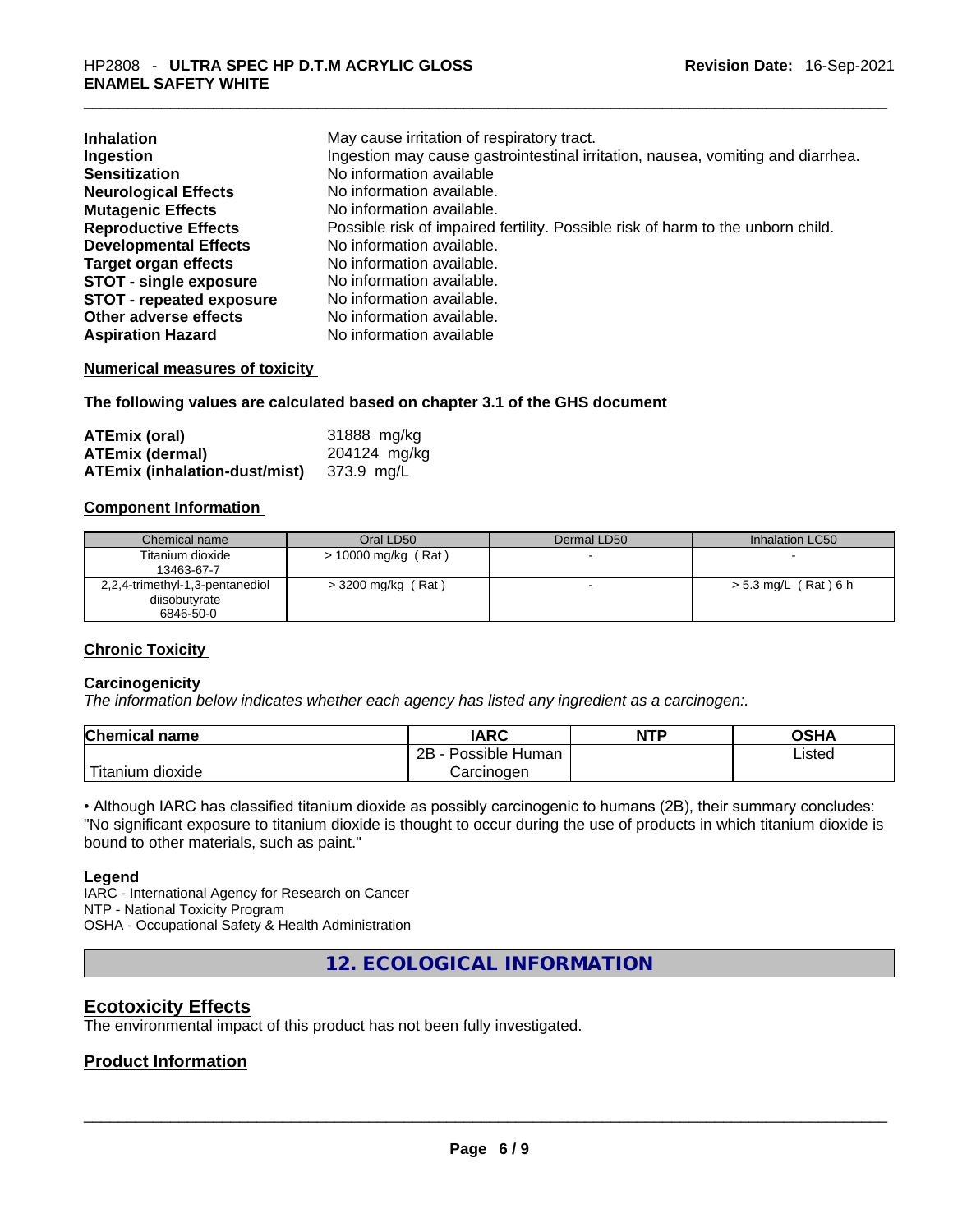# **Acute Toxicity to Fish**

No information available

# **Acute Toxicity to Aquatic Invertebrates**

No information available

# **Acute Toxicity to Aquatic Plants**

No information available

# **Persistence / Degradability**

No information available.

# **Bioaccumulation**

No information available.

# **Mobility in Environmental Media**

No information available.

# **Ozone**

No information available

# **Component Information**

# **Acute Toxicity to Fish**

Titanium dioxide  $LC50:$  > 1000 mg/L (Fathead Minnow - 96 hr.)

# **Acute Toxicity to Aquatic Invertebrates**

No information available

# **Acute Toxicity to Aquatic Plants**

No information available

| <b>Waste Disposal Method</b> | Dispose of in accordance with federal, state, and local regulations. Local<br>requirements may vary, consult your sanitation department or state-designated |
|------------------------------|-------------------------------------------------------------------------------------------------------------------------------------------------------------|
|                              | environmental protection agency for more disposal options.                                                                                                  |
|                              | 14. TRANSPORT INFORMATION                                                                                                                                   |
| <b>DOT</b>                   | Not regulated                                                                                                                                               |
| <b>ICAO/IATA</b>             | Not regulated                                                                                                                                               |
| <b>IMDG / IMO</b>            | Not regulated                                                                                                                                               |
|                              | <b>15. REGULATORY INFORMATION</b>                                                                                                                           |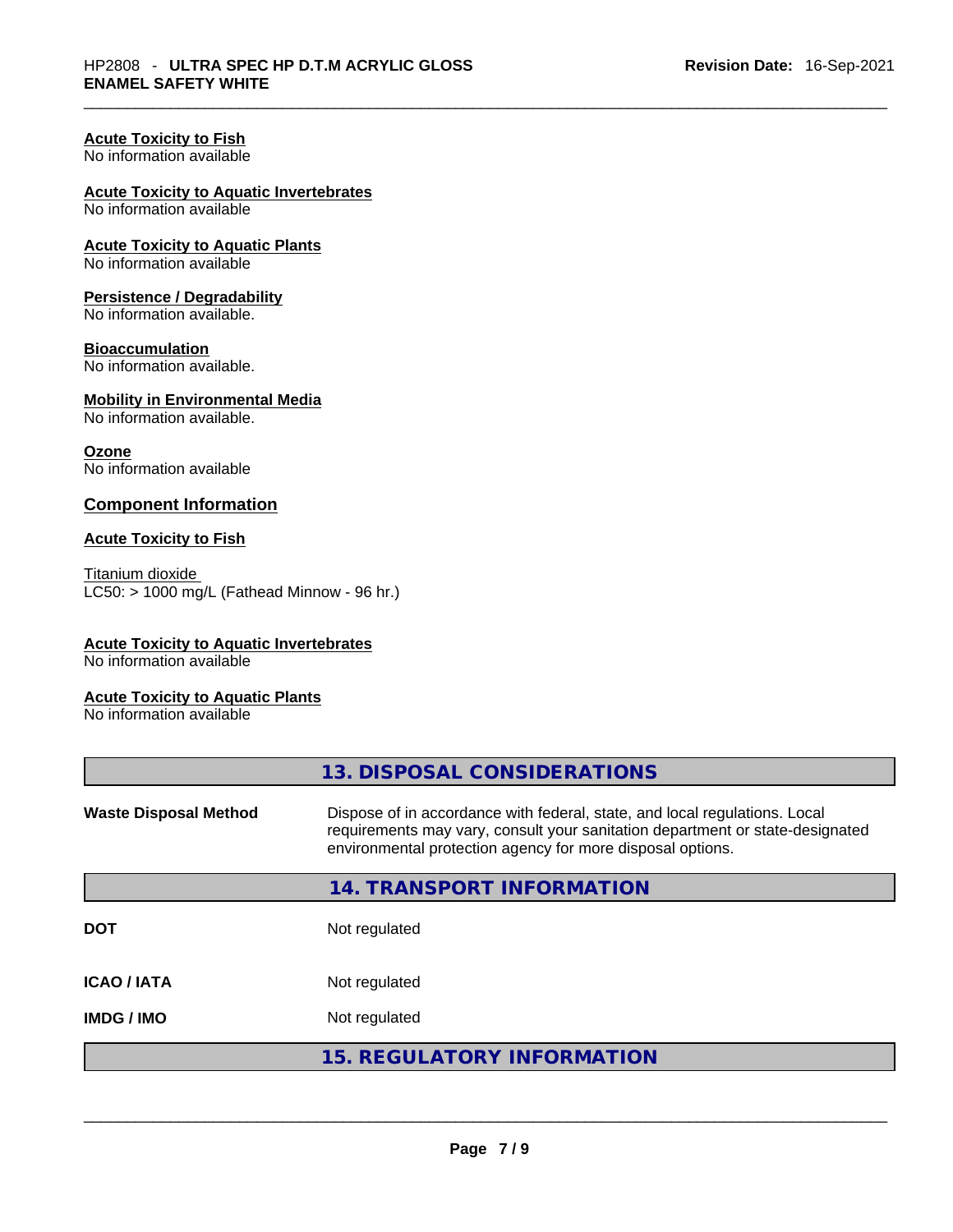# **International Inventories**

| <b>TSCA: United States</b> | Yes - All components are listed or exempt. |
|----------------------------|--------------------------------------------|
| <b>DSL: Canada</b>         | Yes - All components are listed or exempt. |

# **Federal Regulations**

#### **SARA 311/312 hazardous categorization**

| Acute health hazard               | Nο  |
|-----------------------------------|-----|
| Chronic Health Hazard             | Yes |
| Fire hazard                       | N٥  |
| Sudden release of pressure hazard | N٥  |
| Reactive Hazard                   | N٥  |

# **SARA 313**

Section 313 of Title III of the Superfund Amendments and Reauthorization Act of 1986 (SARA). This product contains a chemical or chemicals which are subject to the reporting requirements of the Act and Title 40 of the Code of Federal Regulations, Part 372:

*None*

# **Clean Air Act,Section 112 Hazardous Air Pollutants (HAPs) (see 40 CFR 61)**

This product contains the following HAPs:

*None*

# **US State Regulations**

# **California Proposition 65**

**WARNING:** This product can expose you to chemicals including Titanium dioxide, which are known to the State of California to cause cancer, and Toluene which are known to the State of California to cause birth defects or other reproductive harm. For more information go to www.P65Warnings.ca.gov

#### **State Right-to-Know**

| $\sim$<br>$   -$<br>.nem<br>,,,<br>н.а<br>нан | Ma<br>21 L C | -------<br>NΑI | $-$ - $ \cdots$ $\cdots$ $\cdots$<br>нс |
|-----------------------------------------------|--------------|----------------|-----------------------------------------|
| --<br>--<br>dioxide<br>itanium                |              |                |                                         |

**Legend**

X - Listed

# **16. OTHER INFORMATION**